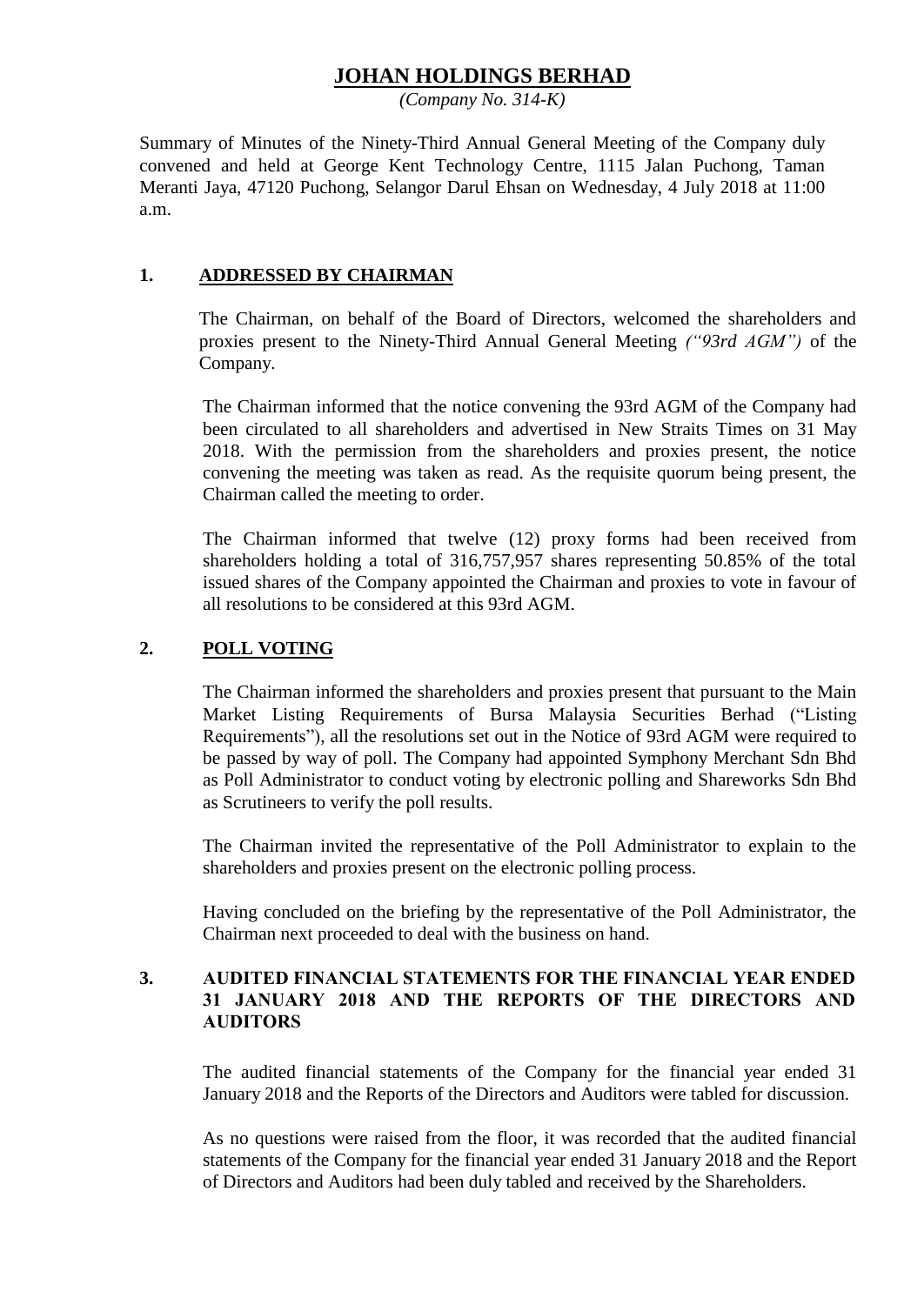#### **JOHAN HOLDINGS BERHAD (314-K)**

Summary of Minutes of the Ninety-Third Annual General Meeting held on Wednesday, 4 July 2018 at 11:00  $a.m. - Cont'd$ 

## **4. POLL RESULTS**

All the resolutions tabled at the 93rd AGM of the Company were duly passed by the shareholders of the Company and the poll results of the resolutions as summarised below:-

|                                                                                                                                                                                                                   | <b>FOR</b>    |         | <b>AGAINST</b> |                |
|-------------------------------------------------------------------------------------------------------------------------------------------------------------------------------------------------------------------|---------------|---------|----------------|----------------|
|                                                                                                                                                                                                                   | No. of shares | $\%$    | No. of shares  | $\%$           |
| <b>Ordinary Resolution 1</b><br>To re-elect Tan Sri Dato' Tan Kay<br>Hock as a Director                                                                                                                           | 317,260,457   | 100     | $\overline{0}$ | $\Omega$       |
| <b>Ordinary Resolution 2</b><br>To re-elect Tan Sri Dato' Seri Dr<br>Ting Chew Peh as a Director                                                                                                                  | 317,026,457   | 99.9997 | 1,000          | 0.0003         |
| <b>Ordinary Resolution 3</b><br>To approve the payment of<br>Directors' fees and benefits to Non-<br><b>Executive Directors for financial</b><br>year ended 31 January 2018                                       | 316,819,457   | 99.9246 | 239,000        | 0.0754         |
| <b>Ordinary Resolution 4</b><br>To re-appoint Deloitte PLT as the<br>Company's Auditors for the<br>financial year ending 31 January<br>2019 and to authorise the Board of<br>Directors to fix their remuneration. | 317,026,457   | 100     | $\overline{0}$ | $\theta$       |
| <b>Ordinary Resolution 5</b><br>Retention of Independent Non-<br>Executive Director - Dato' Ahmad<br>Khairummuzammil Bin Mohd<br>Yusoff                                                                           | 316,965,457   | 99.9076 | 293,000        | 0.0924         |
| <b>Ordinary Resolution 6</b><br>Retention of Independent Non-<br>Executive Director - Mr Ooi Teng<br>Chew                                                                                                         | 316,764,457   | 99.9076 | 293,000        | 0.0924         |
| <b>Ordinary Resolution 7</b><br>Authority to Directors to allot<br>shares                                                                                                                                         | 316,966,457   | 100     | $\mathbf{0}$   | $\overline{0}$ |